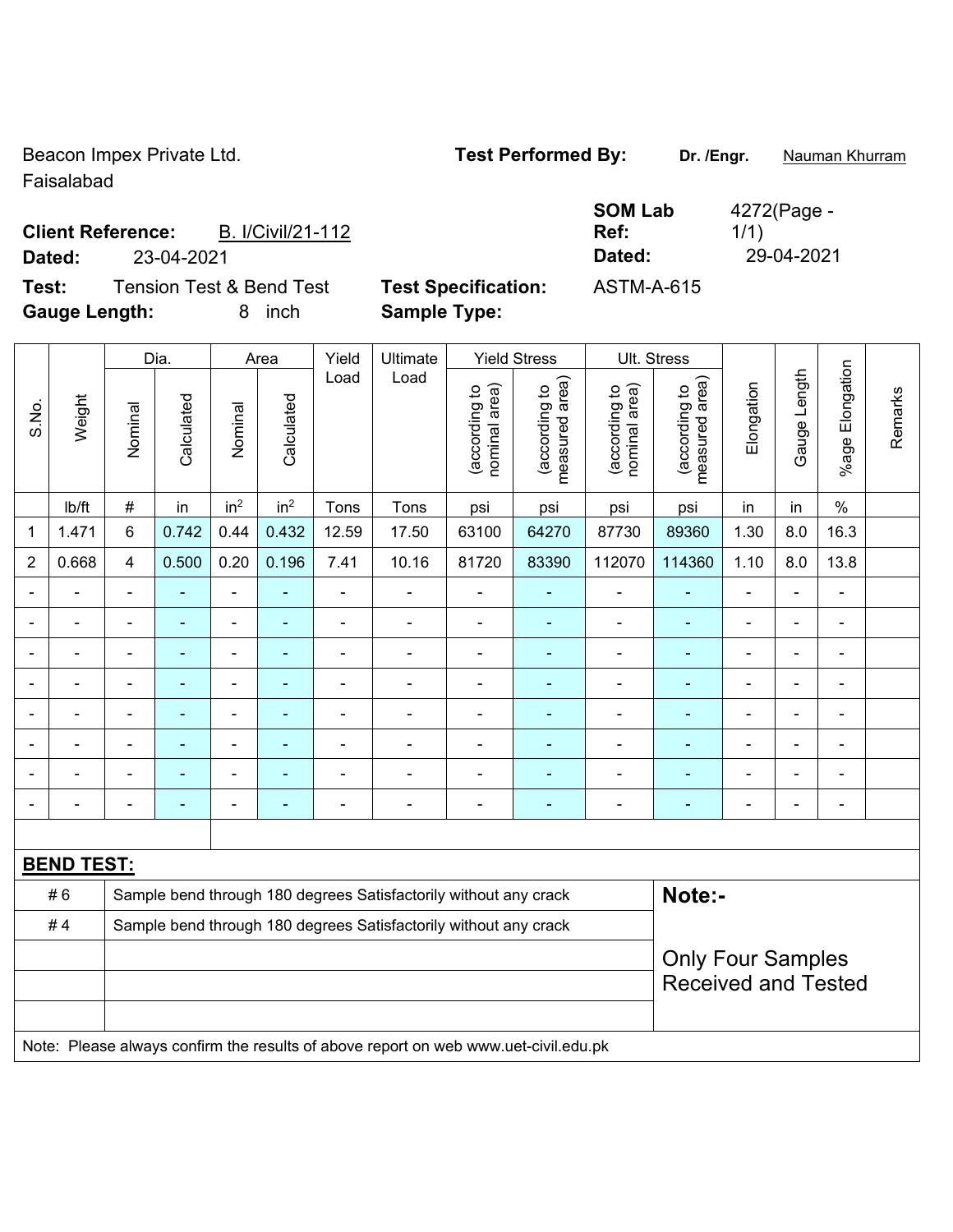| Farrukh Jamal                                                 | Test Performed By:                              | Dr. /Engr.<br>Gillani |
|---------------------------------------------------------------|-------------------------------------------------|-----------------------|
| Project Manager, Unicon Consulting Services (Pvt) Ltd. Lahore |                                                 |                       |
|                                                               | <b>SOM Lab</b>                                  | $621$ (Page-          |
| <b>Client Reference:</b><br>nil                               | Ref:                                            | 1/1)                  |
| 29-03-2019<br>Dated:                                          | Dated:                                          | 09-04-2019            |
| <b>Tension Test</b><br>Test:                                  | <b>Test Specification:</b><br><b>ASTM-A-615</b> |                       |
| <b>Gauge Length:</b><br><b>Sample Type:</b><br>inch           | Deformed Bar                                    |                       |

|                |                   |                         | Dia.                   |                 | Area                     | Yield          | Ultimate                                                                            |                                | <b>Yield Stress</b>             |                                | Ult. Stress                     |                |                                                       |                 |         |
|----------------|-------------------|-------------------------|------------------------|-----------------|--------------------------|----------------|-------------------------------------------------------------------------------------|--------------------------------|---------------------------------|--------------------------------|---------------------------------|----------------|-------------------------------------------------------|-----------------|---------|
| S.No.          | Weight            | Nominal                 | Calculated             | Nominal         | Calculated               | Load           | Load                                                                                | (according to<br>nominal area) | (according to<br>measured area) | nominal area)<br>(according to | measured area)<br>(according to | Elongation     | Gauge Length                                          | %age Elongation | Remarks |
|                | Ib/ft             | $\#$                    | in                     | in <sup>2</sup> | in <sup>2</sup>          | Tons           | Tons                                                                                | psi                            | psi                             | psi                            | psi                             | in             | in                                                    | $\%$            |         |
| $\mathbf 1$    | 2.533             | 8                       | 0.973                  | 0.79            | 0.744                    | 24.77          | 33.15                                                                               | 69160                          | 73430                           | 92550                          | 98270                           | 1.20           | 8.0                                                   | 15.0            |         |
| $\overline{2}$ | 2.575             | 8                       | 0.982                  | 0.79            | 0.757                    | 25.15          | 33.40                                                                               | 70210                          | 73270                           | 93260                          | 97320                           | 1.10           | 8.0                                                   | 13.8            |         |
| 3              | 1.460             | 6                       | 0.739                  | 0.44            | 0.429                    | 11.49          | 18.47                                                                               | 57590                          | 59060                           | 92590                          | 94960                           | 1.50           | 8.0                                                   | 18.8            |         |
| 4              | 1.481             | 6                       | 0.744                  | 0.44            | 0.435                    | 11.90          | 18.86                                                                               | 59630                          | 60320                           | 94530                          | 95610                           | 1.00           | 8.0                                                   | 12.5            |         |
| 5              | 0.643             | $\overline{4}$          | 0.491                  | 0.20            | 0.189                    | 7.26           | 9.28                                                                                | 80040                          | 84690                           | 102290                         | 108250                          | 1.00           | 8.0                                                   | 12.5            |         |
| $6\phantom{1}$ | 0.637             | $\overline{\mathbf{4}}$ | 0.488                  | 0.20            | 0.187                    | 6.95           | 9.17                                                                                | 76660                          | 81990                           | 101170                         | 108200                          | 1.10           | 8.0                                                   | 13.8            |         |
|                |                   | $\blacksquare$          |                        | ä,              |                          | ä,             | ÷.                                                                                  |                                |                                 | ä,                             | $\blacksquare$                  |                |                                                       | ä,              |         |
|                |                   |                         | $\blacksquare$         | $\blacksquare$  |                          |                | $\blacksquare$                                                                      |                                |                                 |                                | $\blacksquare$                  |                | ÷                                                     | $\blacksquare$  |         |
|                |                   |                         | $\blacksquare$         | $\overline{a}$  |                          | $\overline{a}$ | -                                                                                   | $\blacksquare$                 |                                 | ۰                              | $\overline{a}$                  | -              | $\overline{a}$                                        | $\blacksquare$  |         |
|                |                   |                         | $\blacksquare$         | ÷,              | $\overline{\phantom{a}}$ | ÷              | $\frac{1}{2}$                                                                       | $\blacksquare$                 | ٠                               | $\blacksquare$                 | $\blacksquare$                  | $\blacksquare$ | ÷,                                                    | $\blacksquare$  |         |
|                |                   |                         |                        |                 |                          |                |                                                                                     |                                |                                 |                                |                                 |                |                                                       |                 |         |
|                | <b>BEND TEST:</b> |                         |                        |                 |                          |                |                                                                                     |                                |                                 |                                |                                 |                |                                                       |                 |         |
|                |                   |                         | No Bend test performed |                 |                          |                |                                                                                     |                                |                                 |                                | Note:-                          |                |                                                       |                 |         |
|                |                   |                         |                        |                 |                          |                |                                                                                     |                                |                                 |                                |                                 |                |                                                       |                 |         |
|                |                   |                         |                        |                 |                          |                |                                                                                     |                                |                                 |                                |                                 |                | <b>Only Six Samples</b><br><b>Received and Tested</b> |                 |         |
|                |                   |                         |                        |                 |                          |                |                                                                                     |                                |                                 |                                |                                 |                |                                                       |                 |         |
|                |                   |                         |                        |                 |                          |                | Note: Please always confirm the results of above report on web www.uet-civil.edu.pk |                                |                                 |                                |                                 |                |                                                       |                 |         |

S. Asad Ali

Farrukh Jamal **Test Performed By: Dr. /Engr.**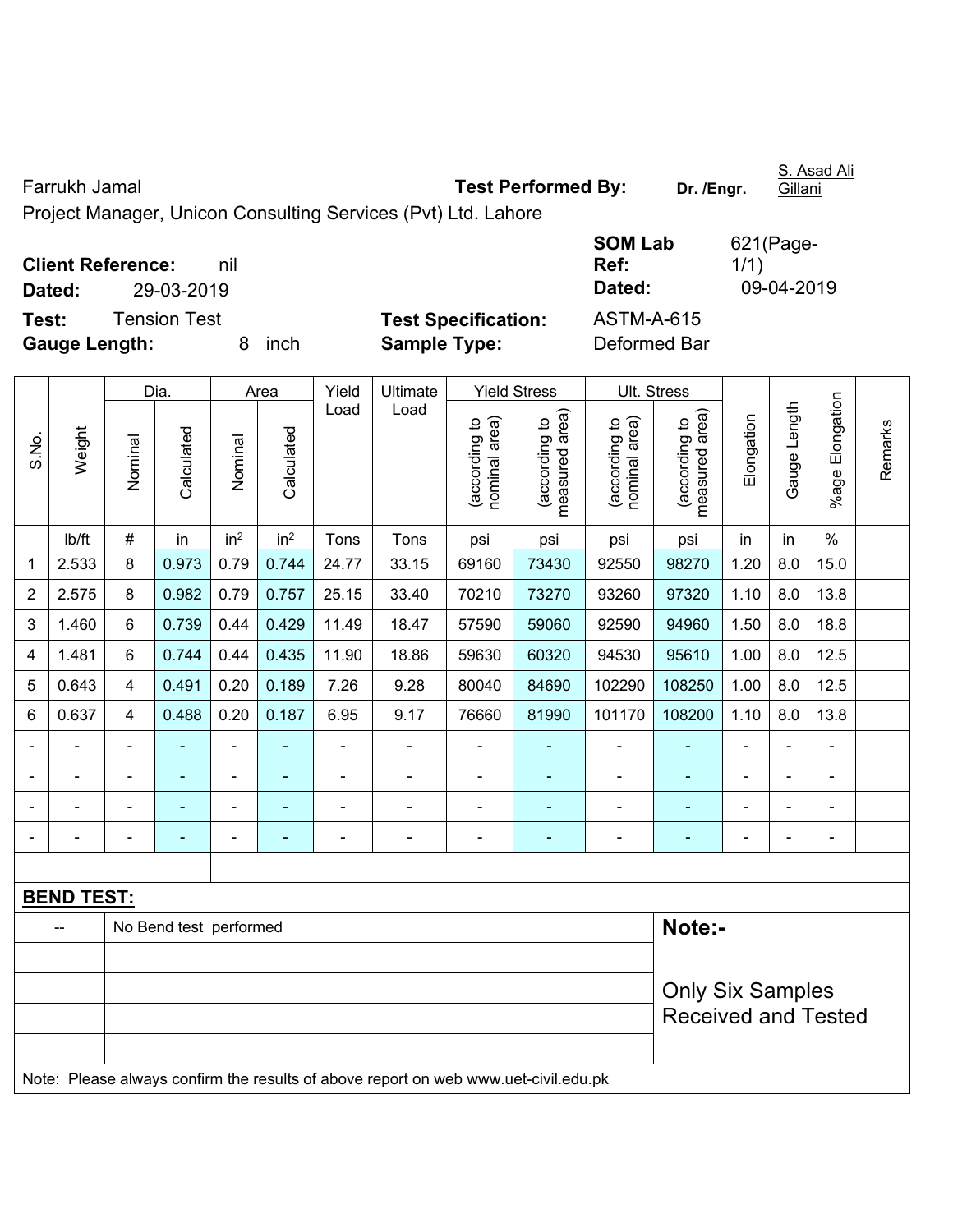Wasif Manzoor **Test Performed By:** Dr. /Engr. **Nauman Khurram** 

Salman Developers, Site Office: 8-E/III Gulberg-III, Lahore (Project: Grand Square Mall)

|  | <b>Client Reference:</b> | nil |
|--|--------------------------|-----|
|--|--------------------------|-----|

**Test:** Tension Test & Bend Test **Test Specification:** ASTM-A-615 **Guage Length:** 8 inch **Sample Type:** Deformed Bar

**SOM Lab Ref:**  4275(Page- $1/1)$ **Dated:** 29-04-2021 **Dated:** 29-04-2021

|                                                                        |                   |                | Dia.       |                 | Area            | Yield | Ultimate                                                                            |                                | <b>Yield Stress</b>                |                                | Ult. Stress                     |            |                                                        |                    |         |  |
|------------------------------------------------------------------------|-------------------|----------------|------------|-----------------|-----------------|-------|-------------------------------------------------------------------------------------|--------------------------------|------------------------------------|--------------------------------|---------------------------------|------------|--------------------------------------------------------|--------------------|---------|--|
| S.No.                                                                  | Weight            | Nominal        | Calculated | Nominal         | Calculated      | Load  | Load                                                                                | nominal area)<br>(according to | area)<br>(according to<br>measured | nominal area)<br>(according to | measured area)<br>(according to | Elongation | Gauge Length                                           | Elongation<br>%age | Remarks |  |
|                                                                        | Ib/ft             | $\#$           | in         | in <sup>2</sup> | in <sup>2</sup> | Tons  | Tons                                                                                | psi                            | psi                                | psi                            | psi                             | in         | in                                                     | $\%$               |         |  |
| 1                                                                      | 2.668             | 8              | 0.999      | 0.79            | 0.784           | 27.24 | 36.39                                                                               | 76040                          | 76620                              | 101600                         | 102370                          | 1.30       | 8.0                                                    | 16.3               |         |  |
| $\overline{2}$                                                         | 2.613             | 8              | 0.989      | 0.79            | 0.768           | 24.03 | 34.25                                                                               | 67080                          | 69000                              | 95620                          | 98360                           | 1.20       | 8.0                                                    | 15.0               |         |  |
| 3                                                                      | 1.465             | 6              | 0.741      | 0.44            | 0.431           | 14.42 | 19.57                                                                               | 72300                          | 73810                              | 98100                          | 100150                          | 1.20       | 8.0                                                    | 15.0               |         |  |
| 4                                                                      | 1.465             | 6              | 0.741      | 0.44            | 0.431           | 15.44 | 20.39                                                                               | 77410                          | 79030                              | 102190                         | 104320                          | 1.20       | 8.0                                                    | 15.0               |         |  |
| 5                                                                      | 0.648             | $\overline{4}$ | 0.492      | 0.20            | 0.190           | 5.86  | 7.95                                                                                | 64640                          | 68040                              | 87680                          | 92300                           | 1.50       | 8.0                                                    | 18.8               |         |  |
| 6                                                                      | 0.667             | $\overline{4}$ | 0.500      | 0.20            | 0.196           | 6.27  | 8.26                                                                                | 69130                          | 70540                              | 91050                          | 92910                           | 1.30       | 8.0                                                    | 16.3               |         |  |
|                                                                        |                   |                |            | -               |                 |       |                                                                                     |                                |                                    | $\blacksquare$                 |                                 |            |                                                        | L,                 |         |  |
|                                                                        |                   |                |            |                 |                 |       |                                                                                     |                                |                                    |                                |                                 |            |                                                        |                    |         |  |
|                                                                        |                   |                |            | ä,              |                 |       |                                                                                     |                                |                                    | Ē,                             |                                 |            |                                                        |                    |         |  |
|                                                                        |                   |                |            | -               |                 |       | $\overline{\phantom{0}}$                                                            | ä,                             |                                    | ۰                              | ۳                               |            |                                                        | ä,                 |         |  |
|                                                                        |                   |                |            |                 |                 |       |                                                                                     |                                |                                    |                                |                                 |            |                                                        |                    |         |  |
|                                                                        | <b>BEND TEST:</b> |                |            |                 |                 |       |                                                                                     |                                |                                    |                                |                                 |            |                                                        |                    |         |  |
|                                                                        | #8                |                |            |                 |                 |       | Sample bend through 180 degrees Satisfactorily without any crack                    |                                |                                    |                                | Note:-                          |            |                                                        |                    |         |  |
|                                                                        | #6                |                |            |                 |                 |       | Sample bend through 180 degrees Satisfactorily without any crack                    |                                |                                    |                                |                                 |            |                                                        |                    |         |  |
| #4<br>Sample bend through 180 degrees Satisfactorily without any crack |                   |                |            |                 |                 |       |                                                                                     |                                |                                    |                                |                                 |            | <b>Only Nine Samples</b><br><b>Received and Tested</b> |                    |         |  |
|                                                                        |                   |                |            |                 |                 |       |                                                                                     |                                |                                    |                                |                                 |            |                                                        |                    |         |  |
|                                                                        |                   |                |            |                 |                 |       |                                                                                     |                                |                                    |                                |                                 |            |                                                        |                    |         |  |
|                                                                        |                   |                |            |                 |                 |       | Note: Please always confirm the results of above report on web www.uet-civil.edu.pk |                                |                                    |                                |                                 |            |                                                        |                    |         |  |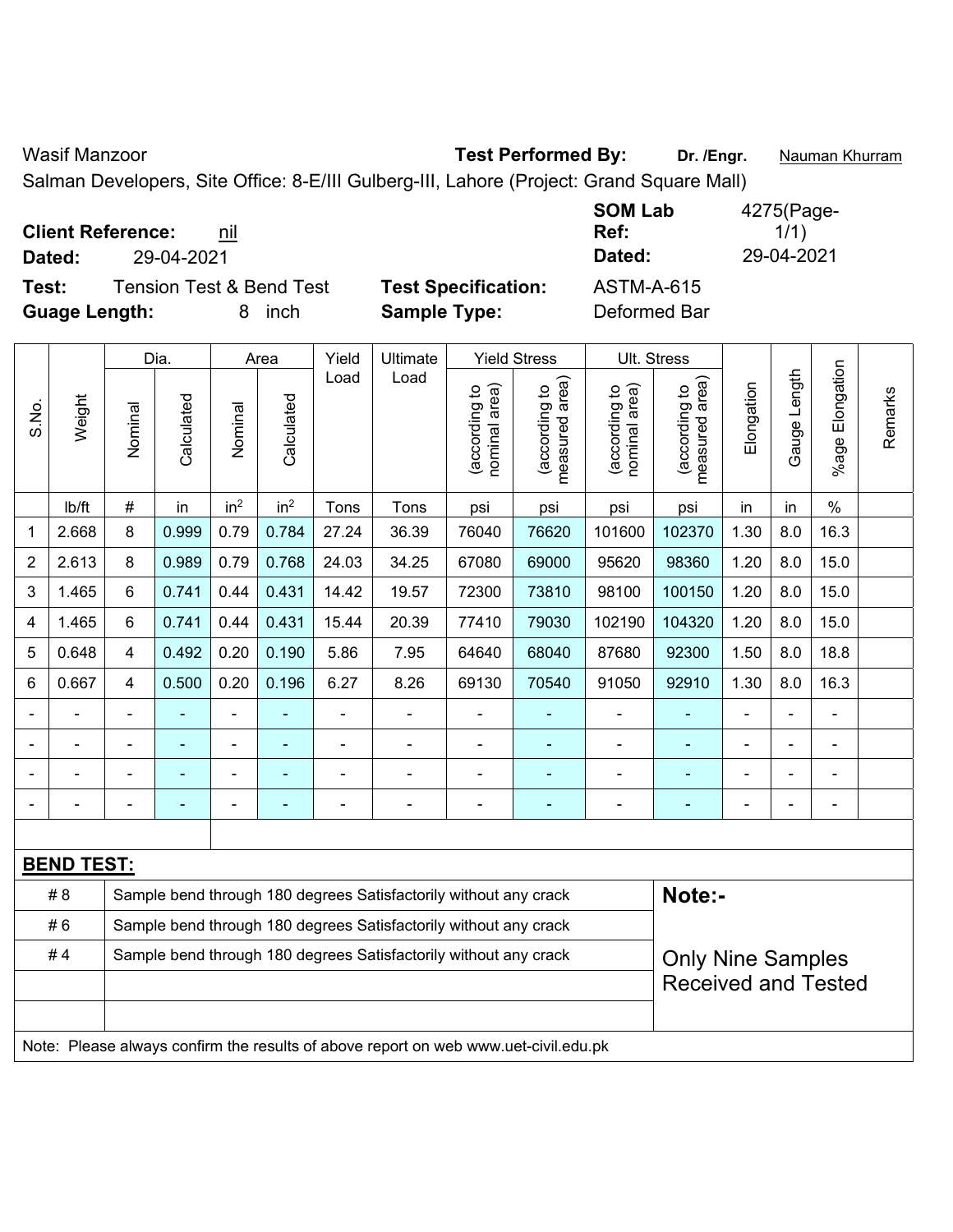Syed Mohsin Ali **Test Performed By:** Dr. /Engr. **Nauman Khurram** 

Resident Engineer, QA/QC, Department, Bahria Town, (Pvt) Ltd Lahore

# **Client Reference:** QA/QC-Steel-2336

**Test:** Tension Test & Bend Test **Test Specification:** ASTM-A-615 Gauge Length: **8** inch **Sample Type:** 

**SOM Lab Ref:**  4276(Page-1/1) **Dated:** 27-04-2021 **Dated:** 29-04-2021

| Deformed Bar( Mughal Steel) |  |  |
|-----------------------------|--|--|
|-----------------------------|--|--|

|                |                   | Dia.           |                | Area            |                 | Yield          | Ultimate                                                                            |                                | <b>Yield Stress</b>                         | Ult. Stress                    |                                 |                |                                                                                     |                |         |  |
|----------------|-------------------|----------------|----------------|-----------------|-----------------|----------------|-------------------------------------------------------------------------------------|--------------------------------|---------------------------------------------|--------------------------------|---------------------------------|----------------|-------------------------------------------------------------------------------------|----------------|---------|--|
| S.No.          | Weight            | Nominal        | Calculated     | Nominal         | Calculated      | Load           | Load                                                                                | nominal area)<br>(according to | (according to<br>measured area)<br>measured | nominal area)<br>(according to | measured area)<br>(according to | Elongation     |                                                                                     | $%$ age I      | Remarks |  |
|                | lb/ft             | $\#$           | in             | in <sup>2</sup> | in <sup>2</sup> | Tons           | Tons                                                                                | psi                            | psi                                         | psi                            | psi                             | in             | in                                                                                  | $\%$           |         |  |
| 1              | 1.491             | 6              | 0.747          | 0.44            | 0.438           | 19.83          | 22.32                                                                               | 99380                          | 99830                                       | 111900                         | 112410                          | 1.00           | 8.0                                                                                 | 12.5           |         |  |
| $\overline{2}$ | 1.482             | 6              | 0.745          | 0.44            | 0.436           | 19.90          | 22.68                                                                               | 99740                          | 100650                                      | 113690                         | 114730                          | 0.90           | 8.0                                                                                 | 11.3           |         |  |
| 3              | 0.683             | $\overline{4}$ | 0.506          | 0.20            | 0.201           | 7.92           | 10.11                                                                               | 87340                          | 86910                                       | 111510                         | 110960                          | 1.00           | 8.0                                                                                 | 12.5           |         |  |
| 4              | 0.677             | $\overline{4}$ | 0.503          | 0.20            | 0.199           | 7.75           | 9.99                                                                                | 85430                          | 85860                                       | 110160                         | 110710                          | 1.00           | 8.0                                                                                 | 12.5           |         |  |
|                | ÷.                | $\blacksquare$ | $\blacksquare$ | $\blacksquare$  | $\blacksquare$  | $\blacksquare$ | ä,                                                                                  | $\blacksquare$                 | $\blacksquare$                              | $\blacksquare$                 | ä,                              | ä,             | $\blacksquare$                                                                      | ÷,             |         |  |
|                |                   | $\blacksquare$ | $\blacksquare$ | $\blacksquare$  | $\blacksquare$  | ä,             | ÷                                                                                   | ä,                             | ä,                                          | $\blacksquare$                 | ä,                              |                | ä,                                                                                  | $\blacksquare$ |         |  |
|                |                   |                | ٠              | $\blacksquare$  | $\blacksquare$  |                | $\blacksquare$                                                                      | $\blacksquare$                 | ۰                                           | $\blacksquare$                 | $\blacksquare$                  |                |                                                                                     |                |         |  |
|                |                   |                |                | ÷               |                 |                |                                                                                     |                                |                                             |                                |                                 |                |                                                                                     |                |         |  |
|                | $\overline{a}$    | $\blacksquare$ |                | $\overline{a}$  |                 |                | $\blacksquare$                                                                      | $\overline{a}$                 | ۰                                           | $\blacksquare$                 | $\overline{\phantom{0}}$        |                | $\blacksquare$                                                                      | $\blacksquare$ |         |  |
| $\blacksquare$ |                   | $\blacksquare$ | $\blacksquare$ | $\blacksquare$  | $\blacksquare$  | $\blacksquare$ | $\blacksquare$                                                                      | $\blacksquare$                 | ÷                                           | $\blacksquare$                 | ٠                               | $\blacksquare$ | $\blacksquare$                                                                      | $\blacksquare$ |         |  |
|                |                   |                |                |                 |                 |                |                                                                                     |                                |                                             |                                |                                 |                |                                                                                     |                |         |  |
|                | <b>BEND TEST:</b> |                |                |                 |                 |                |                                                                                     |                                |                                             |                                |                                 |                |                                                                                     |                |         |  |
|                | #6                |                |                |                 |                 |                | Sample bend through 180 degrees Satisfactorily without any crack                    |                                |                                             |                                | Note:-                          |                |                                                                                     |                |         |  |
|                | #4                |                |                |                 |                 |                | Sample bend through 180 degrees Satisfactorily without any crack                    |                                |                                             |                                |                                 |                |                                                                                     |                |         |  |
|                |                   |                |                |                 |                 |                |                                                                                     |                                |                                             |                                |                                 |                | Elongation<br>Gauge Length<br><b>Only Six Samples</b><br><b>Received and Tested</b> |                |         |  |
|                |                   |                |                |                 |                 |                | Note: Please always confirm the results of above report on web www.uet-civil.edu.pk |                                |                                             |                                |                                 |                |                                                                                     |                |         |  |